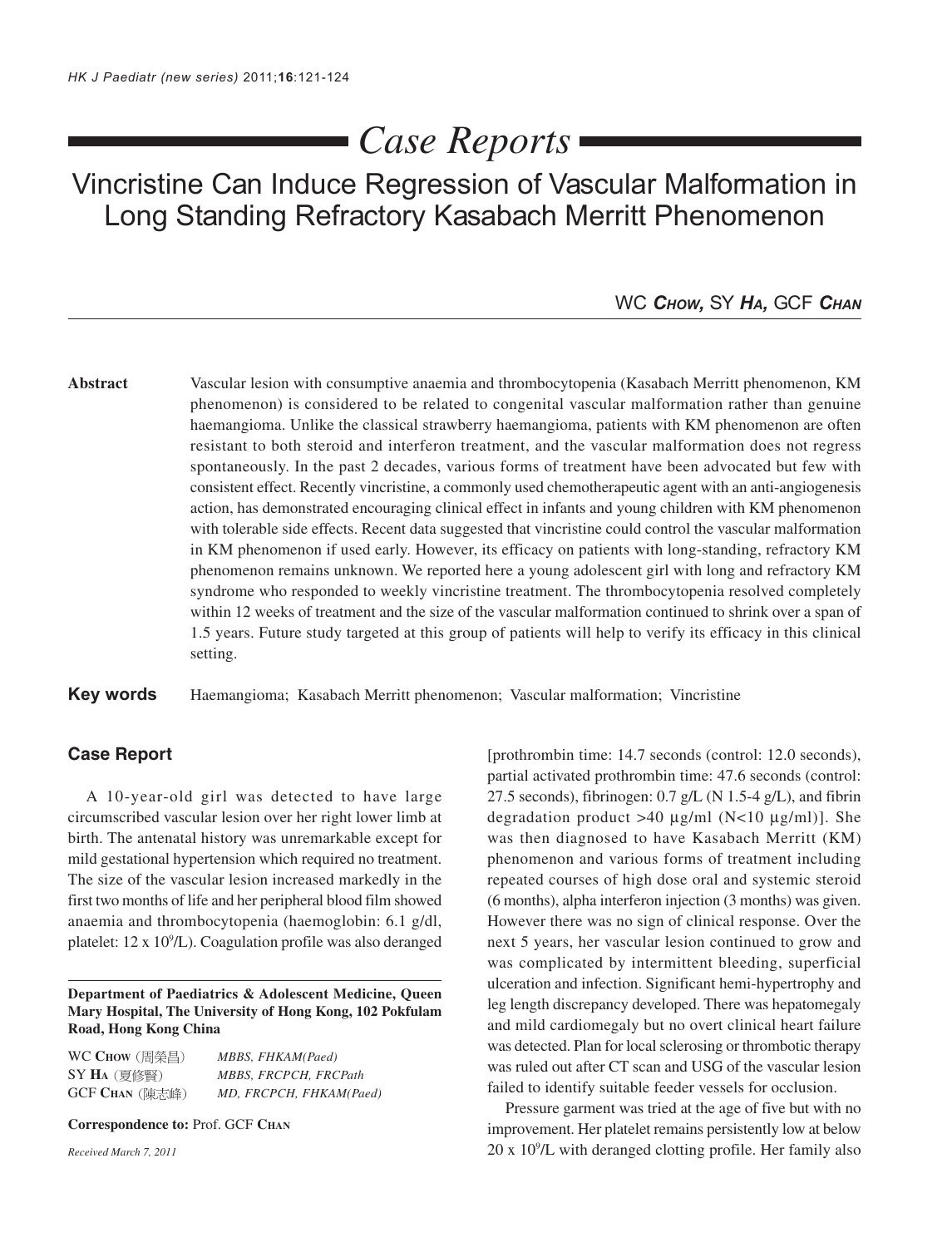sought experimental approach such as daily topical injection of urea, steroid and xylocaine outside Hong Kong when she was 6 years old. This therapy was given daily for six weeks alternated with six months of rest period. A total of 4 courses were given over 2 year's period. Mild clinical response in terms of control of the size of the vascular lesion was noted (Figures 1 & 2). At 8.5 years, vincristine (1.5 mg/M2 BSA weekly via intravenous route by bolus injection) was commenced and her condition improved drastically with normalisation of her clotting profile after eight weeks of therapy and platelet count increased to 154 x 109 /L at 11th week treatment (Figure 1). Her thigh and calf circumference decreased from a maximum of 48 cm to 31.5 cm and 44 cm to 34.5 cm respectively (Figures 2, 3a & 3b).



**Figure 1** Persistent severe thrombocytopenia (around 20x10<sup>9</sup>/ L) was noted prior to vincristine treatment and drastic improvement was noted after initiation of vincristine treatment (month #106).



**Figure 2** Gradual shrinkage of the vascular malformation with vincristine treatment (after month #106). Taking note that the child is at her secondary growth sprut during the treatment.

Peripheral neuropathy was detected by regular NCV monitoring as an adverse side effect of vincristine after 19 months of therapy (18 months of weekly and one month of biweekly therapy). The nerve conduction velocity test showed absence of responses however clinically all the deep tendon reflexes and sensations were preserved. Three months after stopping the therapy, her thigh and calf circumferences rebounded from 32 cm to 34 cm and 35.3 cm to 38 cm respectively. Repeated peripheral blood film was normal and the platelet count was  $278 \times 10^9$ /L.

### **Discussion**

Kasabach Merritt phenomenon is a severe complication induced by an enlarging vascular lesion. The classical phenomenon composed of microangiopathic haemolytic anaemia, profound thrombocytopenia and consumptive coagulopathy. Differences between the vascular lesion that induce KM phenomenon and classical infantile haemangiomas have recently been emphasized. Most



Figure 3 Comparing the size of the malformation at her thigh and calf: (a) 5 months before vincristine treatment and (b) 18 months after weekly vincristine treatment.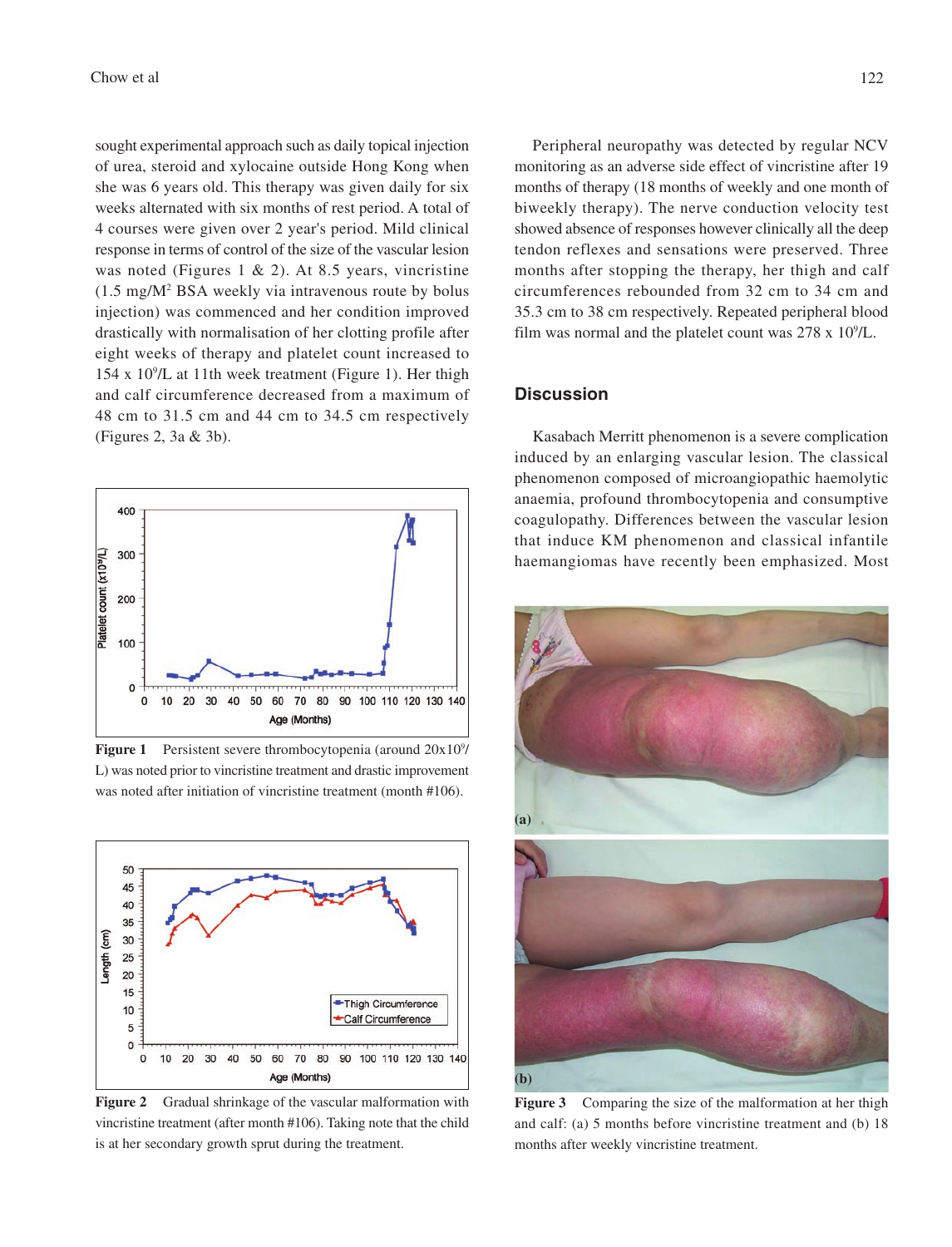patients suffered from large slow progressive "haemangioma" compatible with the diagnosis of KM phenomenon were found to have Kaposiform haemangioendothelioma and/or tufted angioma by biopsy.<sup>1-4</sup> Despite high dose steroid, alpha interferon and intra-lesional steroid which were the classical choice of treatment for classical haemangioma, the vascular lesion in KM phenomenon often resists to these approaches.

Perez Payrols et al first reported the successful use of vincristine (2 mg/M<sup>2</sup> BSA weekly) in two infants with large vascular tumours.<sup>5</sup> Subsequently, Haisley-Royster et al reviewed 15 patients with Kasabach Merritt phenomenon and thirteen out of fifteen cases (87%) responded to weekly vincristine either alone or adjuvant to other therapy.<sup>6</sup> While it is quite convincing that vincristine alone can effectively apply to infants with KM phenomenon, whether similar approach can be applicable to older patients with long standing lesion remain unanswered. Hu et al used a six monthly cycles of combination chemotherapy including vincristine  $(1.5 \text{ mg/M}^2 \text{ BSA})$ , cyclophosphamide (300 mg/M2 BSA) and actinomycin D (500 microgram/M2 BSA) and demonstrated that it was able to normalise the thrombocytopenia of a 6 years old child with KM phenomenon.7 This patient failed to respond to two months of steroid therapy previously. Reports on using vincristine on KM phenomenon are summarised in Table 1. The current

dose of vinvristine that we used is 0.5 mg/M2 BSA and we have been using this low dose for other patients with similar effect.

Our patient is the first reported case of older child with long standing refractory KM syndrome who responded to vincristine alone. Vincristine was given as the last available option at that time after her family sought for various remedies from different centres around the world with no improvement. The uncertain clinical outcome was discussed and the side effect of vincristine including peripheral neuropathy was informed. Regular monitoring of the NCV was offered. At the end, vincristine did not only induce hematological abnormalities but also resulted in shrinkage of the vascular lesion. In an observation period of 2 years, the vascular lesion continued to regress in size while the patient received weekly vincristine treatment.

We believe that vincristine, as an anti-angiogenesis agent; can serve as a good treatment option for both infants and older patients with this distressing syndrome. It is especially worthwhile to try for those patients who fail to respond to steroid or/and interferon therapy. But the remaining unanswered question is when to stop the therapy. Around 30% of patient will have recurrence of the disease after stopping the vincristine treatment.<sup>6</sup> We initially intended to empirically stop the therapy after a 12 months period but encountered objection from both the patient and her

**Table 1** Studies using vincristine as treatment for KM phenomenon

| 21 | Steroid.<br>embolisation.<br>radiation                    | N/A             | At birth<br>to $12 \text{ m}$ | 4 cases<br>with V<br>or VC        | 1/4 responded                                            | Cervicofacial x 2.<br>truncal $x$ 11,<br>extremities x 8 | Nil                                                         | Sankar et al <sup>4</sup>              |
|----|-----------------------------------------------------------|-----------------|-------------------------------|-----------------------------------|----------------------------------------------------------|----------------------------------------------------------|-------------------------------------------------------------|----------------------------------------|
| 15 | Steroid. IFN.<br>FFP, embolisation,<br>aspirin, radiation | 7 m             | 14 day<br>to $28 \text{ m}$   | $V +/-$<br>steroid,<br><b>IFN</b> | 100% Platelet<br>improvement,<br>87% decrease<br>in size | Cervicofacial x 5<br>Truncal x 6<br>Extremities x 4      | $1/15$ with<br>neuropathy,<br>$1/15$ with<br>abdominal pain | Haisley-<br>Royster et al <sup>6</sup> |
|    | Steroid.<br>aminocaproic<br>acid, IFN, radiation          | 10 <sub>m</sub> | $---$                         | V,<br>steroid.<br><b>IFN</b>      | Improved<br>in platelet<br>$&$ size                      | Upper chest                                              | Nil                                                         | Vin-Christian<br>et al <sup>3</sup>    |

**No of Resistant to Mean Age Rx Response Location of the Adverse Authors**

1 Steroids 6 yr --- VAC Improved in Right thigh Nil Hu et al<sup>7</sup> platelet count & size

2 Steroid 4.8 m 20 day to 9 m V Improved in Left Nil Perez Payarols  $2 \text{ mg/Kg/day}$  et al<sup>5</sup> platelet count, supra-clavicular & et al<sup>5</sup>

**case prior Rx age range KM phenomenon effect**

10 to 55 days size & heart failure left hepatic lobe

A=actinomycin; C=cyclophosphamide; FFP=Fresh Frozen Plasma; IFN=interferon alpha; m=months; Rx=treatment; V=vincristine; yr=years